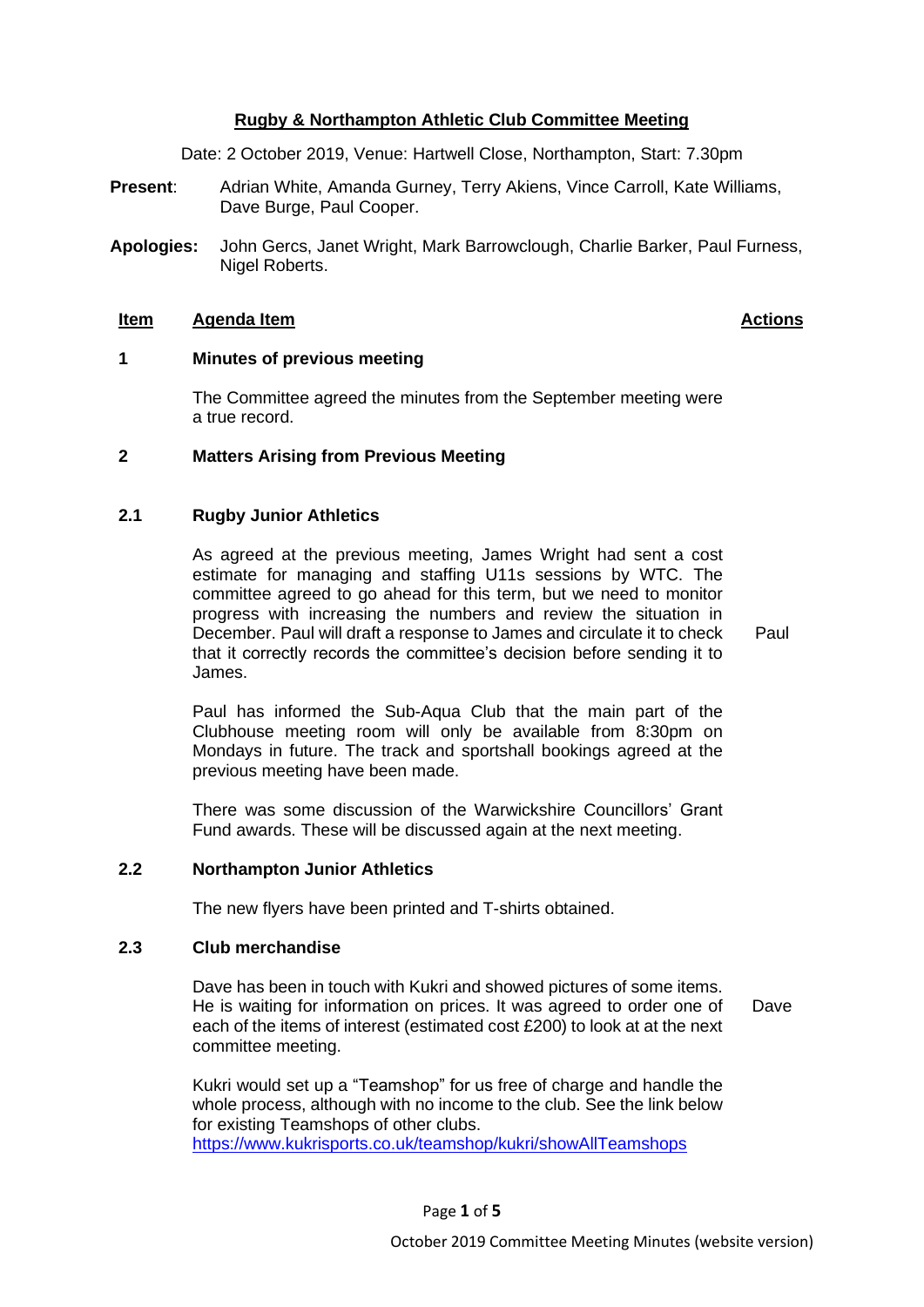- We can personalise chosen stock products by adding logos, names and numbers.
- Single customer orders possible.
- Personalised garments are delivered within 15-20 working days.
- 'Off the shelf' stock items (not personalised) will be delivered in 48 hours.

## **3 Committee/Secretary activities**

## **Committee/Club Secretary**

No progress with finding a possible candidate for Secretary.

## **2020 Virgin Money London Marathon**

On-line applications for club entries will open on Monday 28 October and must be submitted by 17:00 on Monday 25 November. The number of entries is based on the number of first claim-registered members over the age of 18 on 28 October. We should receive 3 entries. The deadline for people awarded a club entry to submit their entries is 17:00 on Friday 24 January 2020.

Amanda will look after arrangements. We should ask for applications Amanda for the entries by end November and allocate them at the December committee meeting.

### **4 Finance**

# **4.1 Summary Statement from Paul**

PC had circulated the usual finance reports before the meeting. The reports were up to end of September, the end of the third quarter of the financial year. Paul provided an estimate of the year end position.

# **5 Membership**

## **5.1 Current Membership Statistics**

Dave Burge has generated a membership database, which combines information from the EA Portal, GoCardless site and will also contain information on subs payments by BACS, cheque and cash. It is intended that this will be the master database in future, from which the membership is managed and extracts are provided to coaches and team managers. Paul will set up a OneDrive site where the database can be stored securely. Paul

Dave will circulate the database to the committee members for review. Any comments to be fed back to Dave. We will decide at the next committee meeting on the final format and contents of the database. Dave (done) ALL

It was agreed that we need to appoint a membership secretary. The absence of one is one of the main reasons for below-budget subs income. Post to be advertised in next newsletter. Newsletter

# **5.2 Other membership Issues**

Page **2** of **5**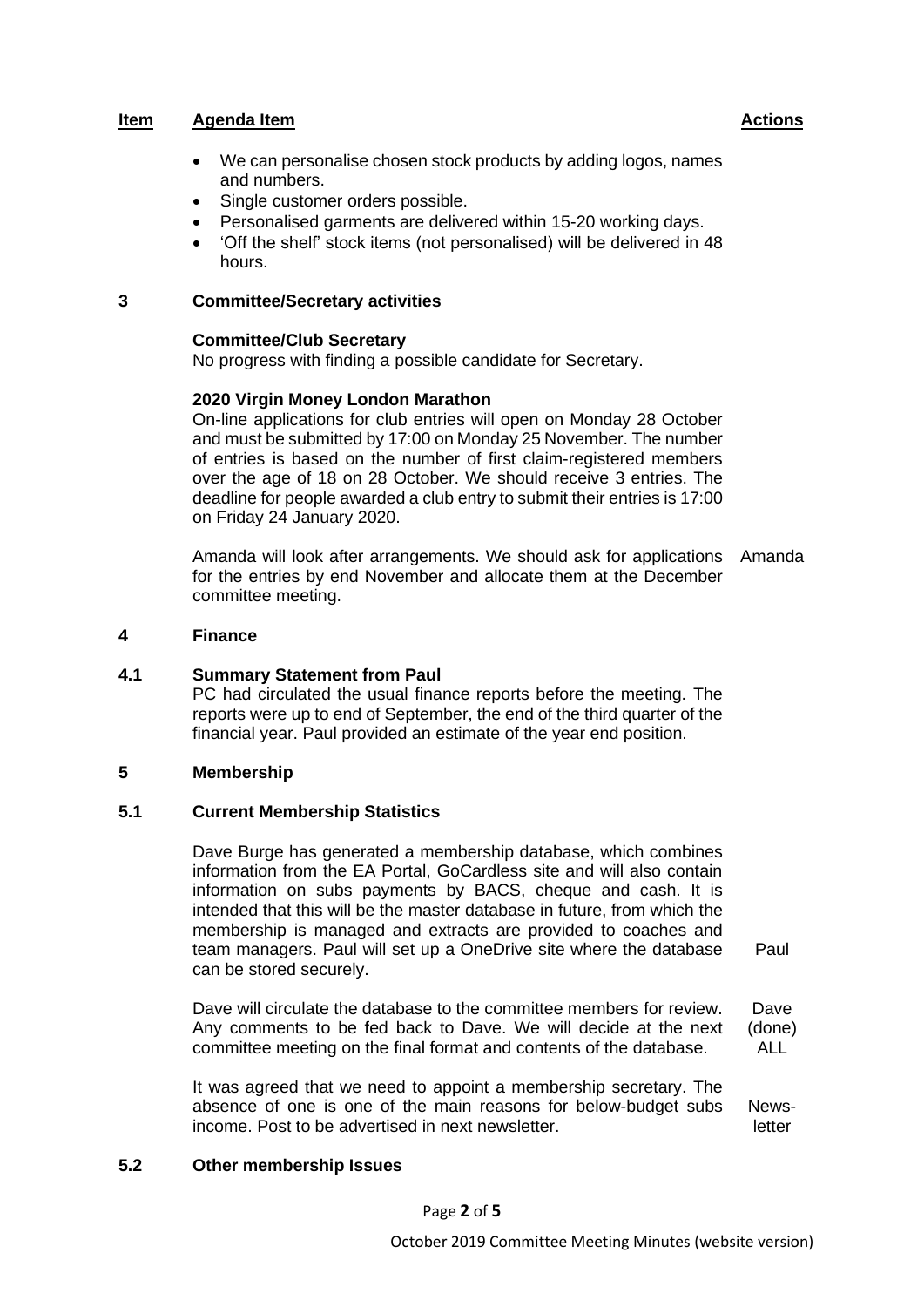Nothing to report.

## **5.3 Elections**

18 new members were elected (including 13 LRG members). The election of 6 others effective from the previous meeting was confirmed. There has been one transfer to us via the Change of First Claim Club process: Alice Burke (from Wadhurst Runners).

#### **5.4 Resignations**

There have been no resignations or club transfer requests.

#### **6 Facilities**

## **6.1 Northampton**

Adrian confirmed that we are continuing to use the Moulton College strength and conditioning suite on Mondays.

The college have changed their invoicing dates – they are invoicing for each month of facility hire before the start of the month, although payment is not due until the end of the month as in the past.

#### **6.2 Rugby**

A revised draft of the Clubhouse lease has been received. This appears to contain all of the changes requested in the solicitor's review – Paul to make a final check. If so, it will be signed by the Club trustees.

Paul

The draft lease still does not include land for an additional trackside storage building. It has been proposed that, if we want to go ahead with one, subject to the formal release of the land by GLL, Rugby Borough Council could agree a separate lease with us for the land. The GLL lease is due to expire on 30 August 2028, when there could be an opportunity to transfer the land to us if not already done and if we still want it.

# **7 Competition**

### **7.1 Forthcoming events**

6 October – Rugby 10 All arrangements in hand.

11 January 2020 – Birmingham League at Abington Park, Northampton Vince requested more stakes for marking out the course (the stakes previously appeared to have been lost). Terry and Paul will investigate possible suppliers.

Terry/ Paul

28 March 2020 - Rose of The Shires Ultra 54 (54-mile circuit around Northampton)

Page **3** of **5**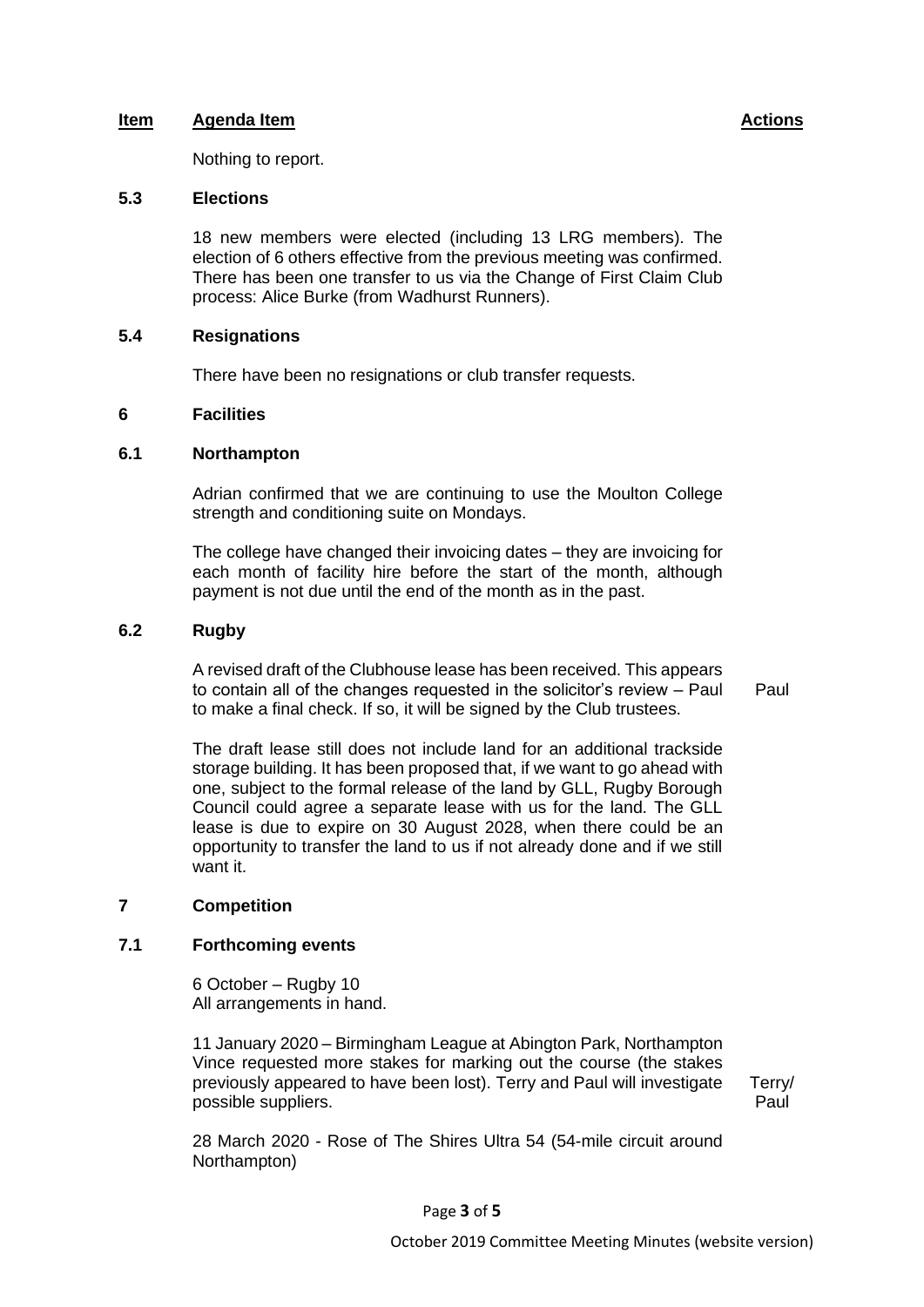We have been asked to man the first of 6 checkpoints on the circuit. We will need 6 people and the checkpoint needs to be themed.

## **7.2 Team Management**

West Midlands YA CC League Hayley Clarke is assisting Tim Hill with management of the U11s.

# **7.3 Coach Development and Training**

Coaching Assistant course (Rugby, 28 & 29 September) Athletics Coach course (Rugby, 26 & 27 October)

# **7.4 Officials Recruitment and Training**

Nothing to report.

# **7.5 Recent Competition Results**

21 September Midland Counties Autumn Road Relays, Sutton Park U13 Boys:  $14<sup>th</sup>$  (9<sup>th</sup> fastest – Oliver Bell) U13 Girls: 9<sup>th</sup> U15 Boys:  $12<sup>th</sup>$  (A team),  $24<sup>th</sup>$  (B team) U15 Girls:  $11<sup>th</sup>$ U17 Men:  $2^{nd}$  (A team), 17<sup>th</sup> (B team) (3<sup>rd</sup> fastest - Fergus Scott, =6<sup>th</sup> Tom Tyler) U17 Women: 12<sup>th</sup> Senior Men: 8<sup>th</sup> Masters Men:  $7<sup>th</sup>$  ( $7<sup>th</sup>$  fastest: Michael Salisbury) Senior Women:  $38<sup>th</sup>$  (A team),  $62<sup>nd</sup>$  (B team),  $67<sup>th</sup>$  (C team)

# **8 Future Strategy**

The separate meeting to review the SWOT analysis and consider future strategy was proposed for 30<sup>th</sup> October. This falls during half term. A new date will be found.

### **9 Governance**

### **9.1 Club Policies**

### **Review of disciplinary policy**

Vince summarised the headings and process map for the new disciplinary policy. Vince will write up a standard and process map. Vince to update on progress at the next Committee meeting. It was proposed to target an EGM in March 2020, immediately before the AGM.

Vince

### **9.2 Review of Constitution**

See 9.1. Change back to rolling subs year also required.

## **10 Communication**

Page **4** of **5**